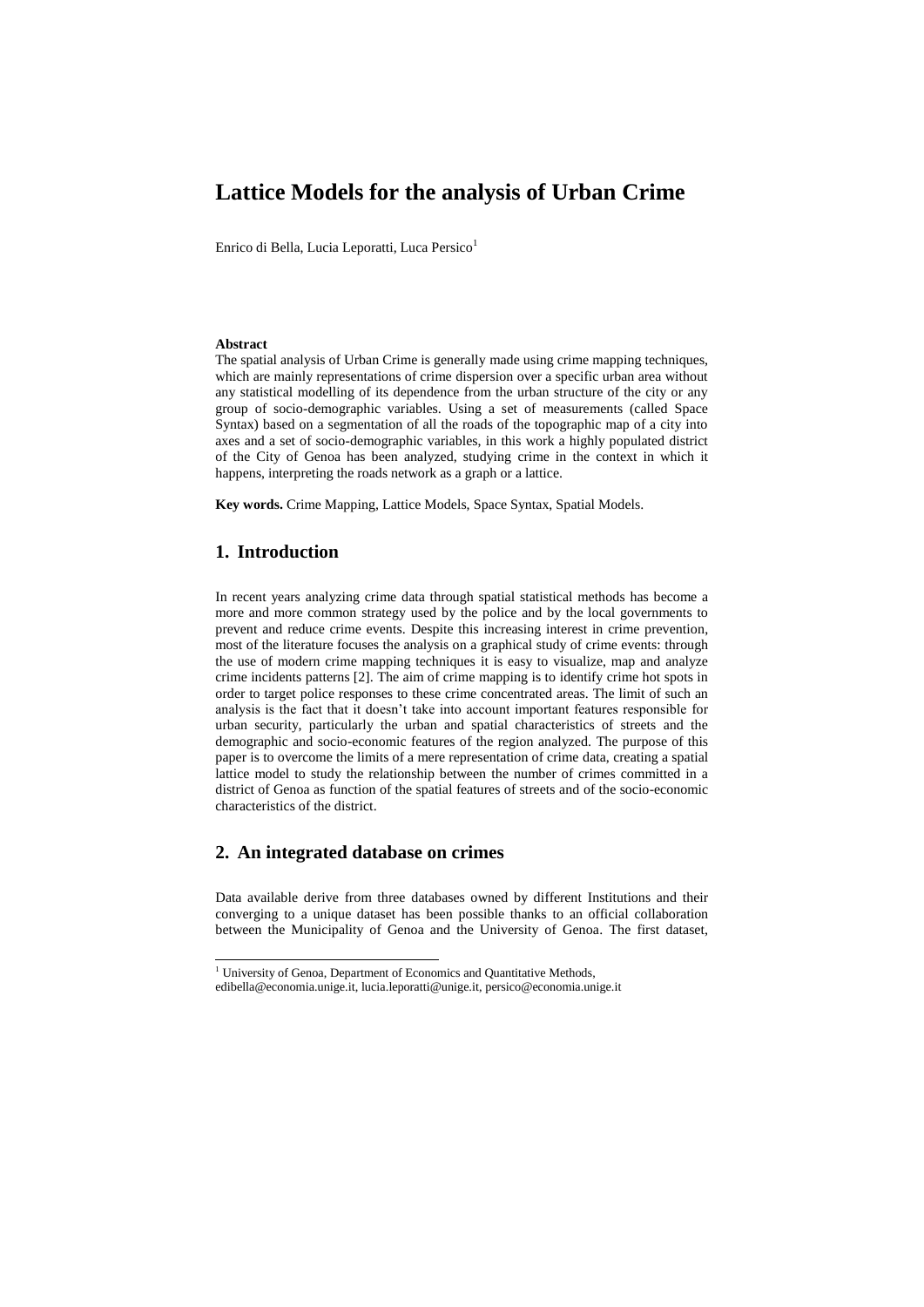provided by the Territorial Office of the Municipality of Genoa, is the urban graph of a highly populated district of the City of Genoa: each street can be identified using a coordinate system of initial and final points. Each street, called axis, is therefore part of a connected urban network, or graph, which has been analyzed according to a technique named Space Syntax Analysis (SSA). SSA, deeply inspired by graph theory, provides a method for partitioning a spatial system into relatively independent but connected subspaces so that the importance of these subspaces can be measured in terms of their relative nearness or accessibility [5]. A vast number of variables can be measured on each single axis of an Urban Graph through the means of the SSA and, among them, we chose a set which proved itself to be particularly effective in this context [4]: Integration (a measure of the centrality of an axis in the urban graph), Choice (the ratio of geodetic paths in the urban graph including a specific axis), Control (the capability of a street to give access to other streets) and Connectivity (the number of axes connected to a specific axis). The second dataset contains the 1,681 complaints collected by the local Carabinieri Station from 01/01/2009 up to 27/07/2010. These data are classified according to a ministerial standard definition of types of crime in three main categories: violent crimes (e.g. attacks and murders; 49 complaints), crime against property (thefts, robberies; 916) and damages and fires (716). The third and last dataset, provided by the Demographic Office of the Municipality of Genoa, refers to demographic and economic characteristics of the district at street level (e.g. residents per axis, number and types of commercial activities, number of recreation activities). These variables have gone through additional re-elaboration, and, in particular, in this work we will introduce the variables Residential Vocation, obtained as the ratio between the number of shops with a mainly residential vocation (i.e. whose main business is for local residents) and shops with a mainly commercial vocation (i.e. whose main business attracts residents from other areas) and Attractivity, a roughly estimated size of the clientele attracted by the various categories of commercial venues. Although data are available at single-street level, in order to protect the privacy of the information, data are herein presented in an aggregate form, without any particular mention of the names of streets.

#### **3. Spatial analysis of crime using a lattice model**

A typical situation in the analysis of spatial data is the presence of spatial autocorrelation as close regions, areas or, in this case, axes, tend to have a similar behaviour of certain variables (e.g. crimes, socio-demographic characteristics). In this paragraph we propose the use of a spatial lattice model to express the number of crimes occurred in each street as function of both socio-economic and demographic variables and of the spatial configuration of the roads measured through the means of the aforesaid Space Syntax Variables, taking into account the spatial neighbours structure of data. Modelling spatial interactions that arise in spatial data is usually performed by incorporating the spatial dependence into the covariance structure through a spatial autoregressive model [3]: the two approaches that are commonly used in practice are the Conditional Autoregressive model (CAR) and Simultaneous Autoregressive model (SAR) [1]. In order to define the relationships between observations in the lattice model, we created a spatial neighbour structure and the consequent weights matrix to assign spatial weights to each relationship. After evaluating different types of neighbour matrix we have chosen a distance-based matrix defining as neighbours of an axis all the axes contained into a prefixed distance from the midpoint of the road considered.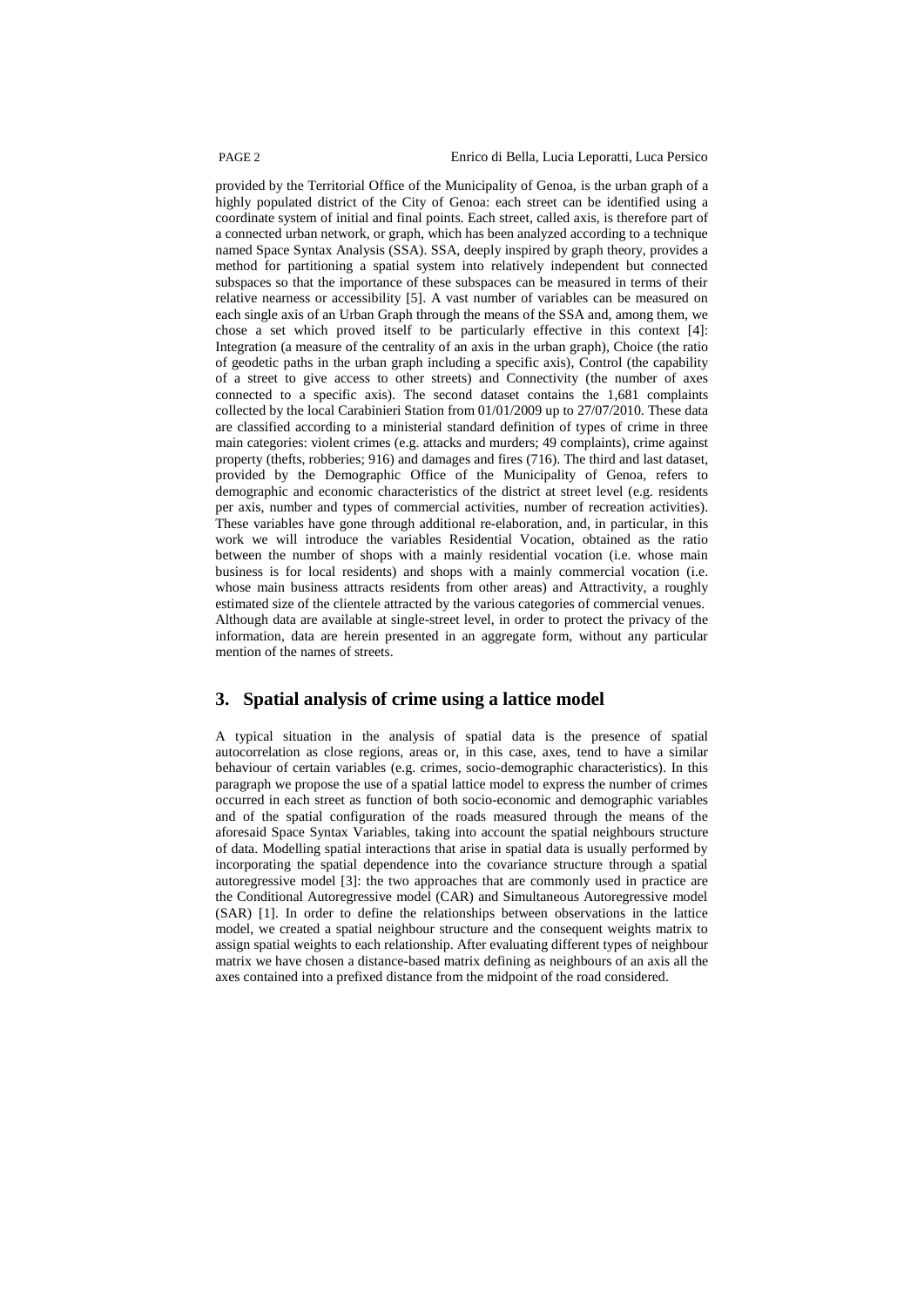Lattice Models for the analysis of Urban Crime PAGE 3

From a statistical point of view, it is possible to account for correlated observations by considering a structure of the following kind in the model. If the vector of response variables is multivariate normal, we can express the model as follows:  $Y_i$ 

$$
=\mu_i+\delta_i\tag{1}
$$

where  $Y_i$  is the random process in *i*,  $\mu_i$  is the mean in *i*, and  $\delta_i$  is the *i*-th value of a vector of normally distributed random errors with zero mean and covariance matrix:

$$
\Sigma = \left[ (I - \rho N)^T D^{-1} (I - \rho N)^{-1} \sigma^2 \right] \tag{2}
$$

where  $\rho$  represents the spatial autocorrelation and  $\sigma^2$  is the variability measure, N is a weighted neighbourhood matrix and  $\boldsymbol{D}$  is a diagonal matrix used to account for nonhomogeneous variance of the marginal distributions. The small scale variation due to interactions with neighbours is modelled by fitting an autoregressive covariance model to **Σ**. To take into account the covariance structure of data we can express the model with the following equation:

$$
Y = X\beta + \rho N(y - X\beta) + W^{\frac{1}{2}}\varepsilon
$$
\n(3)

where  $X\beta$  is the linear trend,  $\rho N(y - X\beta)$  the covariance structure and  $W^{\frac{1}{2}}\varepsilon$  the noise of model.

## **4. Preliminary Results and further work**

The preliminary results given in Table 1 refer to model (3) which has been estimated time by time using as dependent variables the total number of reported crimes and the three aforesaid subcategories of crimes. The selected set of independent variables, belonging to each of the thematic areas covered in this research (demography, spatial configuration, commercial fabric), looks explicative enough to produce an  $\mathbb{R}^2$  adjusted value ranging from 0.6 up to 0.85 depending on the categories of crime analyzed. The spatial dependence structure seems to be absent as the Moran's *I* test for spatial autocorrelation of the residuals [6] is weakly significant ( $p$ -value = 0.08) and the statistical significance of the  $\rho$  coefficient of autocorrelation of the model (see Table 1) is not significant except for the violent crimes model. Among the variables used for the presented models, three present a particularly interesting behaviour. Integration, which is usually associated with intense pedestrian flows in public spaces, looks significantly and positively associated with crime as well as the Number of Residents, suggesting that the most crime-ridden streets in the area are intensely residential, central and full of pedestrians. Although not significant, Attractivity looks to have a deterrent effect on crime confirming that the relationship between pedestrian presence in public spaces and crime is a complex one. We plan to extend the analysis to a wider research area in order to improve the statistical significance and confirm this preliminary result.

These preliminary results should be read carefully for various reasons. Firstly, crime data are count data and the normal assumptions for the error component is not fully realistic. Secondly, the spatial dependence structure is still under focus: we expect that the weakness of spatial autocorrelation is due to the fact that a relevant part of it is implicitly specified inside the Space Syntax variables used in model (3) and further work will be done in this direction. Moreover, most axes recorded zero crimes over the period and the implementation of zero inflated count data models might be fruitfully